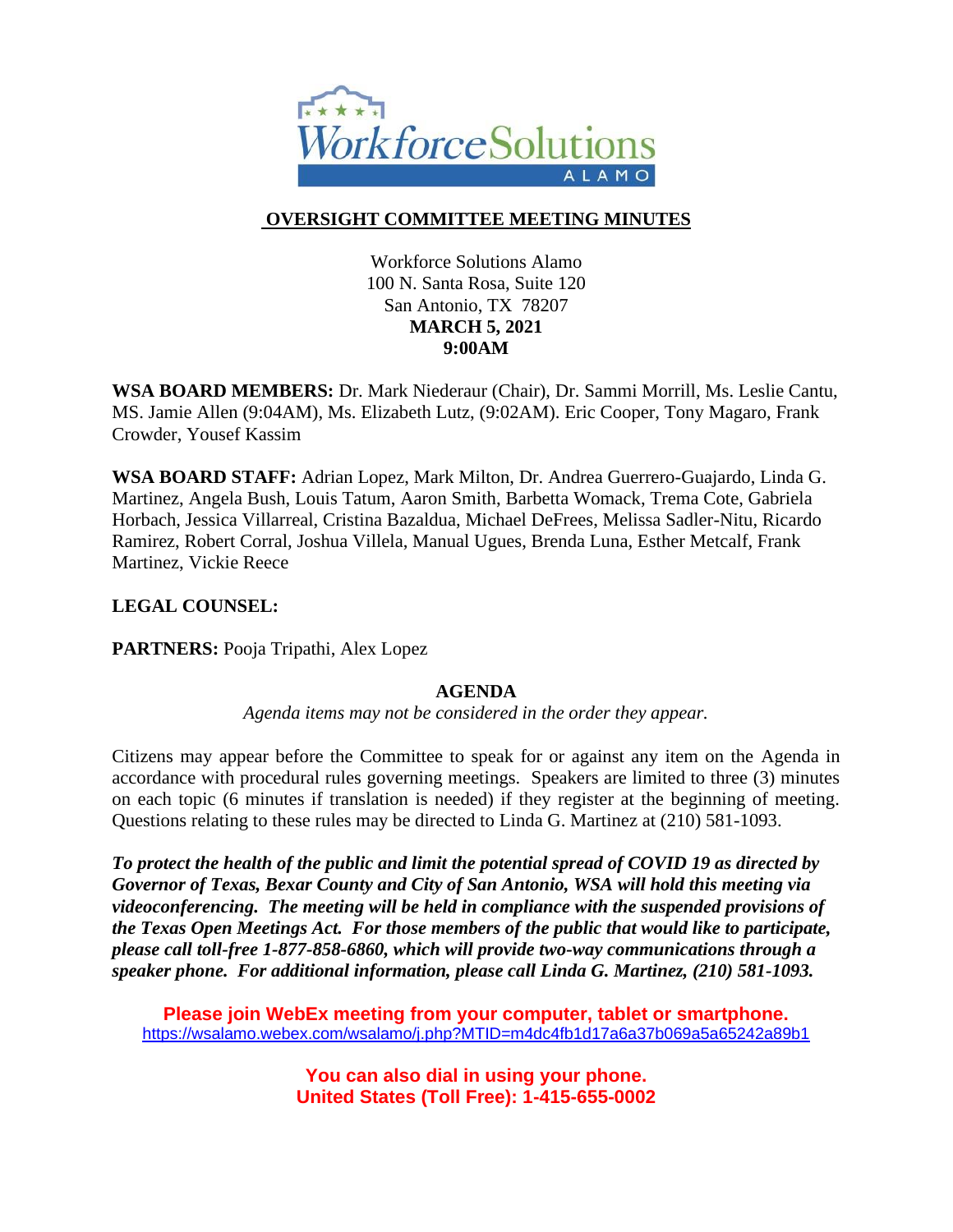# **Meeting Number & Access Code: 146 677 0037**

**New to WebEx? Get the app now and be ready when your first meeting starts:**  <https://www.webex.com/>

**During the Public Comments portion of the meeting (Agenda Item 3), the Public may type their name into the chat box or unmute themselves and state their name.**

**The meeting host will call each member of the public for comments, in the order their names were submitted.**

- I. CALL TO ORDER AND QUORUM DETERMINATION Presenter: Dr. Mark Niederaur, Chair **The meeting was called to order at 9:00AM**
- II. DECLARATION CONFLICT OF INTEREST Presenter: Dr. Mark Niederaur, Chair **There are no conflicts of interest.**
- III. PUBLIC COMMENT Presenter: Dr. Mark Niederaur, Chair **There are no public comments.**
- IV. CONSENT AGENDA (DISCUSSION AND POSSIBLE ACTION) MEETING MINUTES – November 13, 2020 Presenter: Dr. Mark Niederaur, Chair **Upon motion by Mr. Eric Copper and 2nd by Ms. Leslie Cantu, minutes for November 13, 2020 were approved. Committee unanimously approved and motion carried.**
- V. BRIEFING Presenter: Mr. Mark Milton, COO o Operational Updates
	- Mr. Mark Milton, COO, provided an Operational update to the Oversight Committee.
		- o All Centers are currently open to the public and are receiving clients (appointments and virtually). All parking lots are equipped with WiFi as well. COVID has impacted our normal operating schedule due to temporary center closures for deep cleaning after exposures.
		- o Bexar County and COSA projects continue to move forward. We are currently trending above goal in training enrollments, but behind in OJT
		- o WSA has been approved by TWC to add vocational skills training to the Disaster Dislocated Worker Skills program (approximately \$1.1 million of the total \$4 million award).

*Workforce Solutions Alamo is an equal opportunity employer/program. Persons with disabilities who plan to attend this meeting and who may need auxiliary aids, services, or special accommodations should contact Linda G. Martinez at (210) 581-1093 at least two (2) working days prior to the meeting, so that appropriate arrangements can be made. Relay Texas: 1- 800-735-2989 (TDD) or 1-800-735-2988 (Voice).*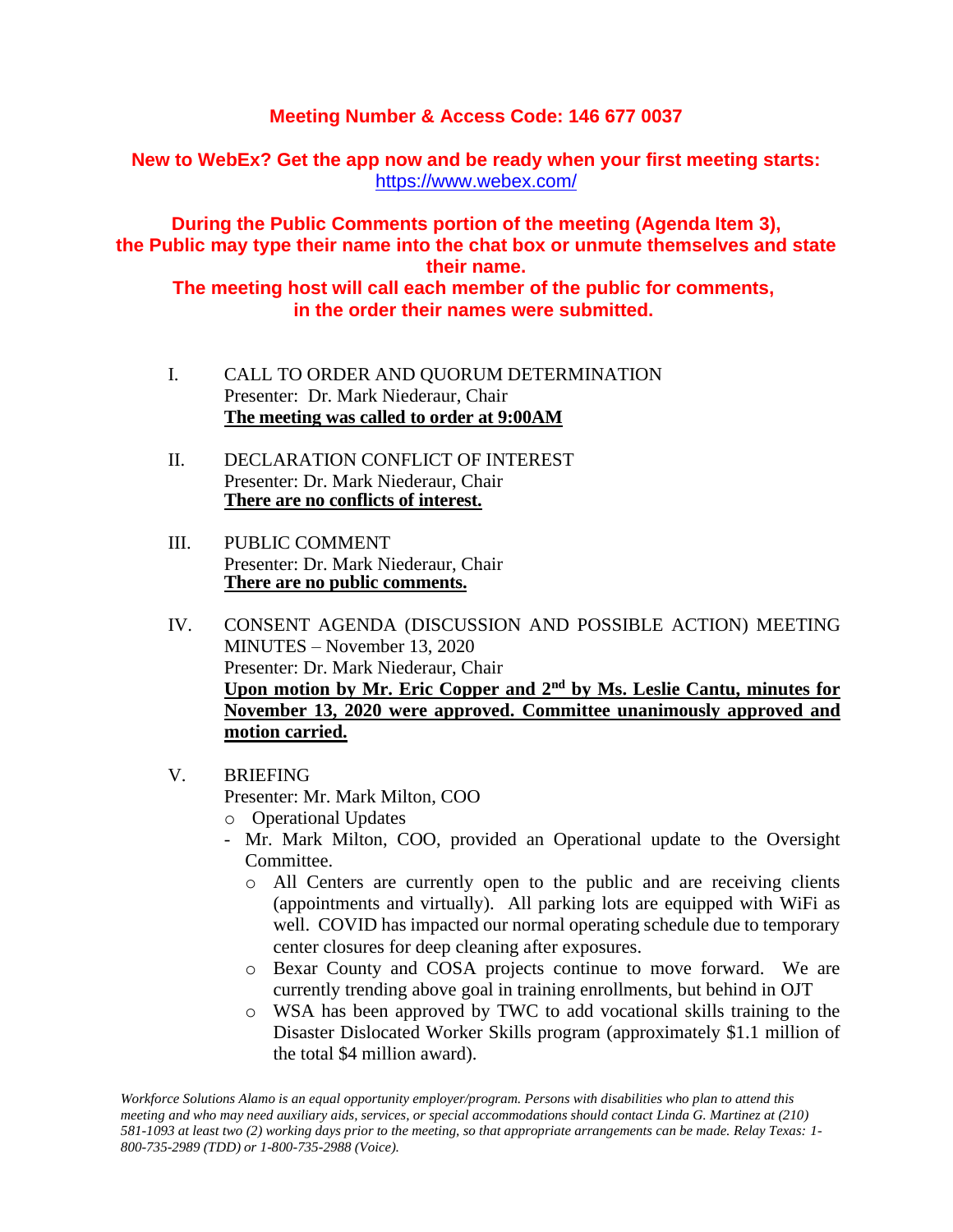- o Child Care is trending at 92% for children served (goal is 95%) and anticipate being on target by the end of March.
- o We are working closely with C2 to develop the sector-based model for business and industry where there will be a focus on specialized recruitment for business. C2 Global has brought in a new Deputy Director to oversee this project and work closely with staff.
- o WSA is currently managing 20 different grants and special programs funded by either TWC or Local partners.
- o Dr. Sammi Morrill asked, "Operationally for these types of reports, do you have a compliance or a grant compliance system that is used to track or are they tracked manually?"
- o Mr. Milton replied most of those are tracked manually. We have a master calendar and spreadsheet where we have our current performance on all those grants and programs. We do not have a universal system. We use our SharePoint system to track, and we have a project plan for each of those different grants of where we stand on those specific programs.
- o Mr. Milton updated the Oversight Committee on COSA- Train for Jobs SA and Bexar County Strong
- o COSA- Train for Jobs SA
	- o March 1st COSA submitted an amendment to WSA for the final 6 months of the program. Additional funding to support more longterm training is the significant change.
	- o Projections remain on track for the overall project Long Term Training is more popular than originally expected.
	- o Working through customer service issues and responses from clients – stipends processing has not been a clean process up to this point.
- o Bexar County Strong
	- o OJT has been a gap for WSA Trending well under target.
	- o Individuals enrolling and completing training remains well ahead of goal.
	- o Referrals to case administrator agencies has not occurred at the originally anticipated rate.
	- o Expenditure rates are well ahead of projections.
	- o Beginning March 1st, we will be focusing on no new participants and clearing our pipeline, training completion and job placement.
	- o We have had significant challenges securing case advances from the county to operate the program.
	- o Dr. Niederaur asked how much of the OJT behind correlates with the peak of the pandemic.
	- o Mr. Milton replied, it does tie specifically to the pandemic and unfortunately, we have seen clients that are not interested. We are essentially presenting two options, a work option, and the on-the-job training option. Individuals are heavily pursuing the training option. Part of the OJT is employment is not guaranteed at the end of that experience. Essentially, the client can earn a wage, but they may not have that job at the end of the program. This is not as lucrative as an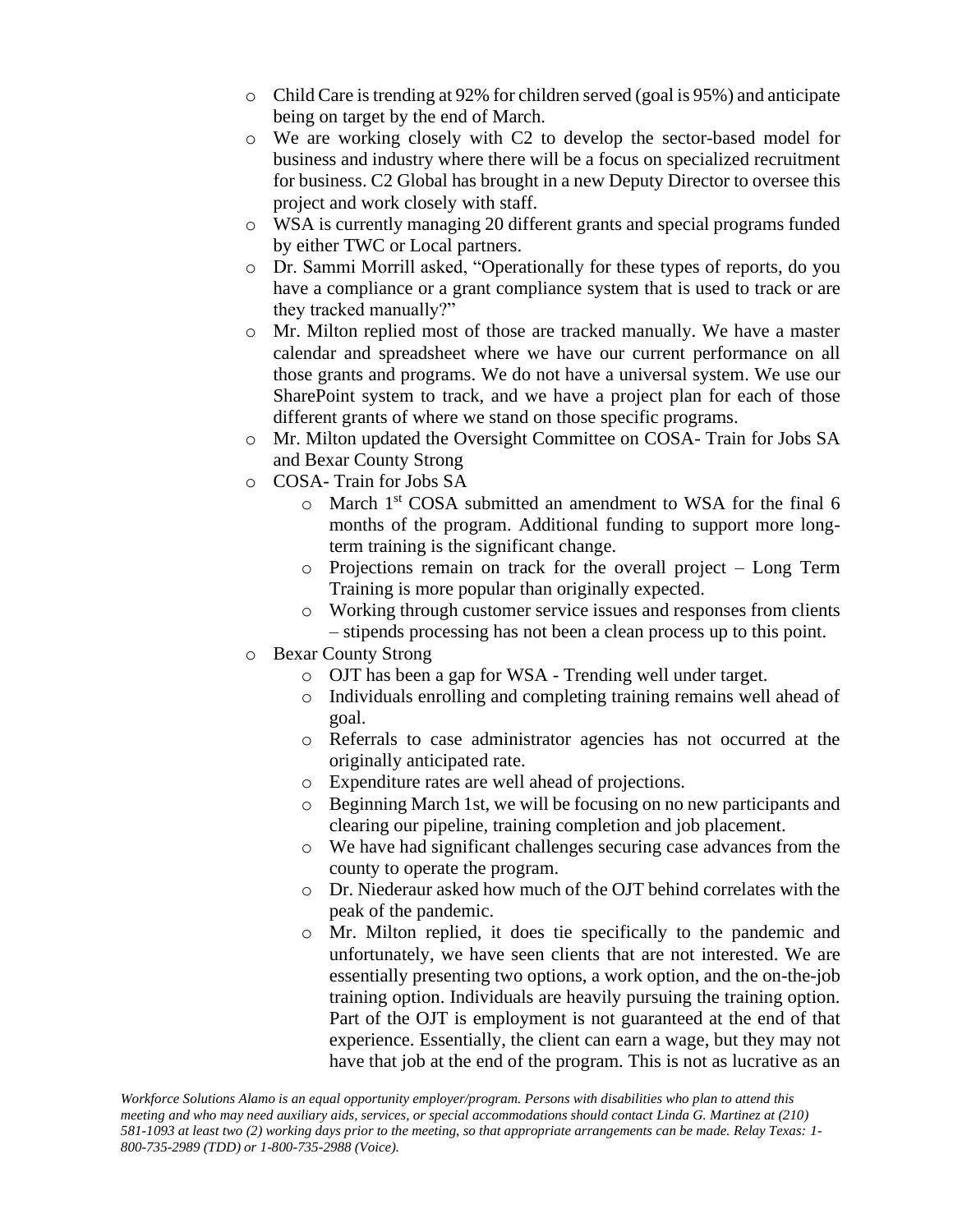option for a client who can also choose the training route and have a stipend in their pocket while going through that program.

- o Chairwoman Cantu questioned the significant challenges with the cash advances and what kind of impact it was having on WSA.
- o Mr. Milton answered the County does not provide cash advances and C2 Global has putting funds upfront to ensure we are able to provide the services to our clients as quickly as possible. We have also brought this to the County, and they have been very supportive and processing our invoices as quickly as possible. Unfortunately, we are working on approximately 2-3 weeks delay for being reimbursed by the County.
- o Chairwoman Cantu also asked if this was understood at the beginning of the process or were we under the impression there would be no cash advances?
- o Mr. Milton stated this was an issue we did not anticipate upfront. Due to the rapid flow of clients coming in daily, the expenses begin to add up quickly.
- o Mr. Milton provided a Success Story Spotlight: Rita Lugo. She joined the WIOA YES! Program with the support of SERCO in Atascosa County. She had limited work experience and skills. Her SERCO Case Manager helped her build her skills/resume. Chief Sanchez of the Pleasanton Police Department inquired about the program and how the PPD could help. Rita interviewed with the PPD, was excellent, and she began the Work Experience Program on 10/2020 as an office clerk. She excelled and was eventually promoted to Police Dispatcher/ Telecommunication Operator. At the end of her 3<sup>rd</sup> month Rita was speaking and dispatching emergency calls to the police officers of the Pleasanton Police Department.
- o Mr. Milton spoke to the recent events that were held.
	- $\bullet$  OW Lee Furniture Co. in Comfort, Tx WSA is assisting in the hiring of over 200 jobs.
	- Logistics & Warehouse Virtual Job Fair held on 2/11/21-200+ attendees referred to open positions in our network.
	- First of its kind- TOYOTA Drive Through Job Fair: 450 Cars! 350+ Applicants Moving to Hire
- o Performance and Programs Reports
	- o Child Care Update
		- Average Children Served Per Day 95% is Goal (9,544 children) – At the end of Jan, WSA is at 92% (8,800 children)
		- TWS implemented a freeze on new enrollments.
		- Full state participation challenge
		- WSA is currently at 96% (9,934 children) for unofficial numbers for February.
		- Currently tracking our Dislocated Worker, DW, Employment Measure – Currently 12 individuals short of the benchmark.

*Workforce Solutions Alamo is an equal opportunity employer/program. Persons with disabilities who plan to attend this meeting and who may need auxiliary aids, services, or special accommodations should contact Linda G. Martinez at (210) 581-1093 at least two (2) working days prior to the meeting, so that appropriate arrangements can be made. Relay Texas: 1- 800-735-2989 (TDD) or 1-800-735-2988 (Voice).*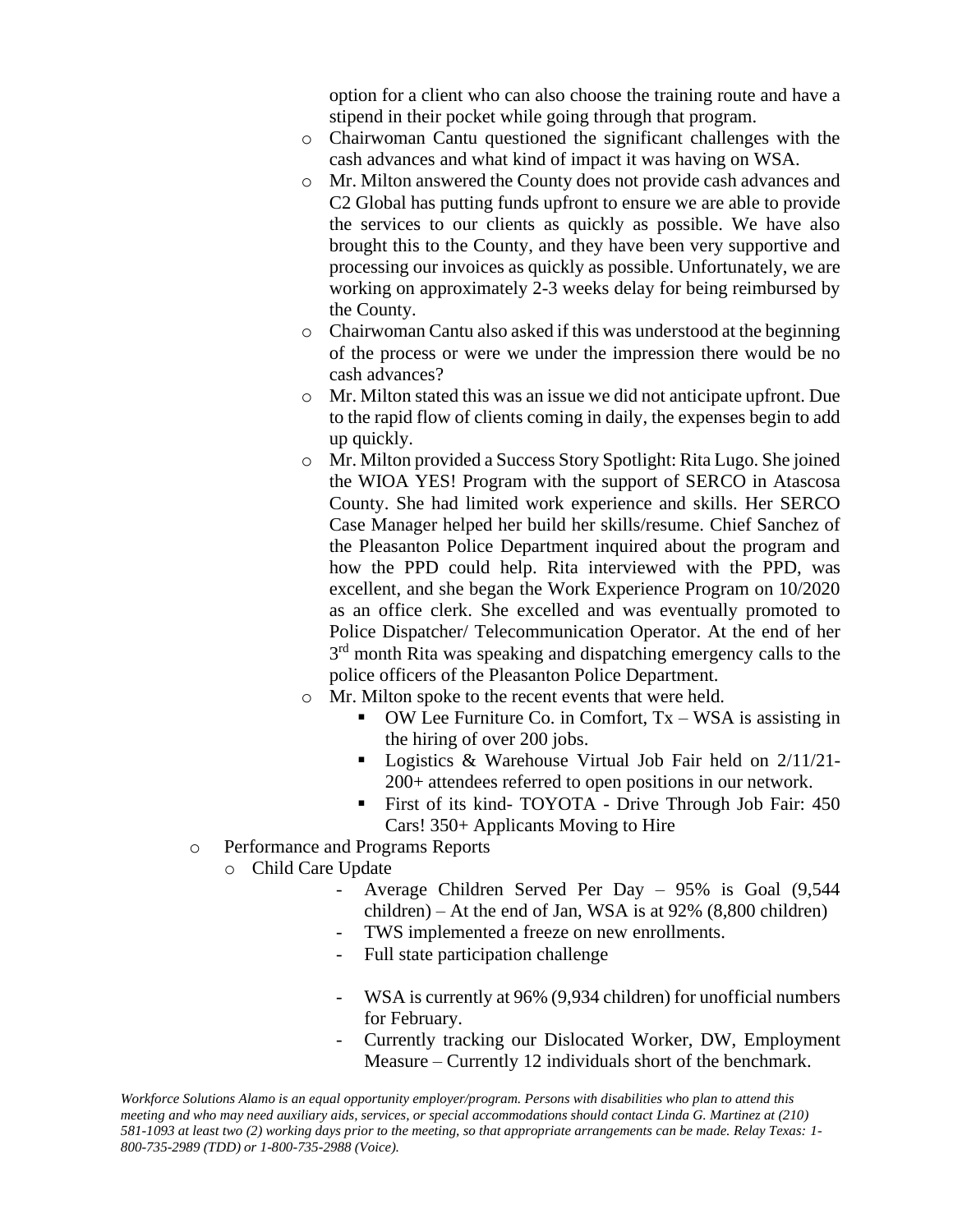- We did see individuals in this program lose their job or become furloughed due to the pandemic.
- Youth placements are slightly under goal as we experience additional job loss for this group during the pandemic.
- Youth and WIOA are two programs that we will continue to monitor and update the Oversight Committee.
- VI. Briefing: Quality Assurance

Presenter: Ricardo Ramirez, Director Quality Assurance

- o Mr. Ricardo Ramirez provided the Oversight Committee a briefing on Quality Assurance activity, including an updated timeline, progress, and outcomes.
- o Monitoring goals include the following: maintain TWC monitoring certification for WSA, automate and streamline systems, incorporate additional audits to minimize subcontracted costs, complete monitoring of projects on a more frequent basis (e.g., twice a year instead of yearly).
- o TWC Monitoring
	- o Project Trade Adjustment Assistance, (TAA), Q4- 2020 Agency C2 Global - began 12/07/2020 submitted records 12/07/2020.
	- o Project National Dislocated Worker, (NDW), –C2 Global began 01/15/21; submitted records 03/22/21.
	- o Project Annual Monitoring required for all agency schedule pending.
- $\circ$  Subcontracted Fiscal Monitoring (\$127,105) is conducted to assist the Board of Directors/Oversight Committee to determine whether to renew contracts with current contractors. The estimated subcontracted costs for financial monitoring \$127,105, and for program monitoring \$120,000 (total of \$247,000). We estimate completion will be August.
	- o SERCO began monitoring on March 5, 2021 and completed on May 13, 2021.
	- o C2 Global Prof. Services began monitoring on April 1, 2021 and will be completed on June 30, 2021.
	- o City of San Antonio began monitoring on May 1, 2021 and will be completed on July 13, 2021.

## VII. CEO Report

Presenter: Mr. Adrian Lopez, CEO

- o Unemployment Claims and Unemployment Rate
- o Mr. Lopez provided an overview of the unemployment claims and rates to the Oversight Committee.
- $\circ$  He reported this is based on 341,120 total unique claimants filing a claim from 02/28/2020 through 01/29/2021.
- o New claimants during the previous two weeks (excluding most recent week which is incomplete) averaged 5,677.
- o During the week of January 4, there was an increase to over seven thousand.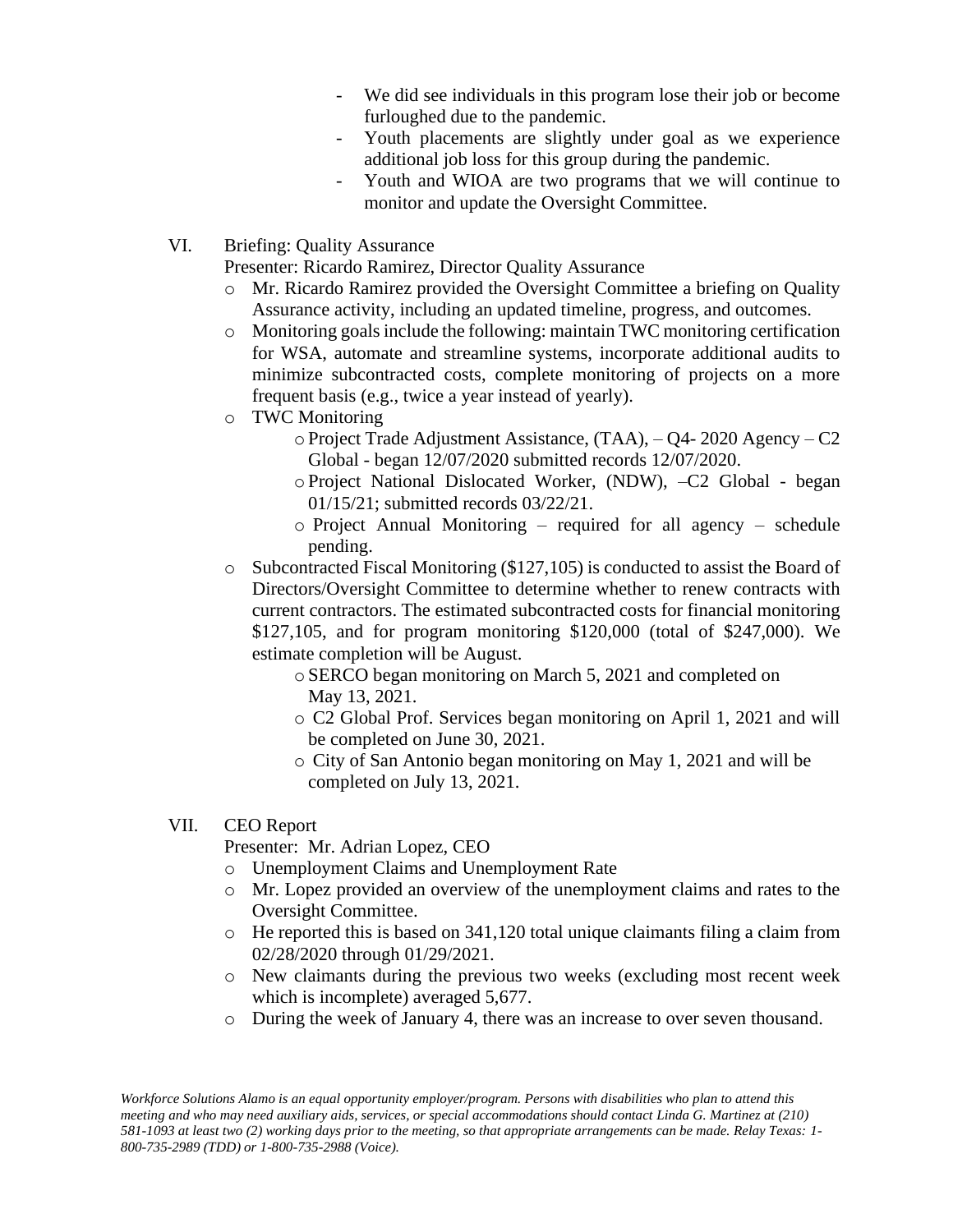- o He mentioned there were approximately 30K claimants every month and the last two months, a slight downturn to the number of claimants. For example, this number has been reduced to about 26K in January.
- o Mr. Lopez showed a graph of the claimants by county and specifically noted Comal County is struggling with 18,440, 28.1% and Guadalupe County struggling with 16,920, 25.8%.
- o Mr. Lopez also pointed out claimants by sex, male vs. female. An alarming 172,884, 50.7%, female have applied for unemployment compared to the male population, 168,287, 49.3%. While the pandemic has impacted all workers regardless of sex, females have borne more of the brunt; 1.3% more females have filed for unemployment than males.
- o Mr. Lopez continued with stating, between February 28, 2020 to January 29, 2021 there have been 8,097 individuals applying for unemployment that have self-disclosed they have a disability.
- o WSA will provide this data to the Vocational Rehab side of Texas Workforce Commission to develop strategies to meet the needs of this population.
- $\circ$  Mr. Lopez addressed industry sectors that are most affected by unemployment claimants.
	- o Accommodation and Food Service 57,924, 17%
	- oRetail Trade 35,090, 10.3%
	- o Health Care and Social Assistance 33,172, 9.7%
	- o Administrative and Support and Waste 31,240, 9.2%
- o Mr. Lopez updated the Oversight Committee on the unemployment rates.
	- o 7.1% unemployment rate for Texas
	- o 6.4% unemployment rate for Bexar County, San Antonio metro area o 6.4% overall for the Workforce Development region
- o Centers are continuing to stay busy assisting clients and providing services. Since the beginning of the fiscal year, October 1, 2020, we have serviced 17k clients.
- o Since October 1, 2020 we have had approximately 23,500 contacts and of those 2100 have be placed in jobs.
- o The Business Service Reps have received 9500 job orders, which means they are working closely with employers to assist with posting jobs, and we have approximately 150,000 job seekers.
- o Ms. Cristina Bazaldua, Director, Government and Public Relations, updated the Oversight Committee on upcoming events and social media engagement.
	- o Since January, social media following has increased to 600 new followers.
	- oWe have established a partnership with KSAT and it will begin next week. We will be on Good Morning San Antonio to launch a collaborate effort with Brooks City Base on a virtual job fair.
	- o Ms. Bazaldua also asked Oversight Committee members to update their LinkedIn accounts. Their profile pictures will be used on the on a business profile.
	- o March 31st, East Houston grand opening and ribbon cutting ceremony.